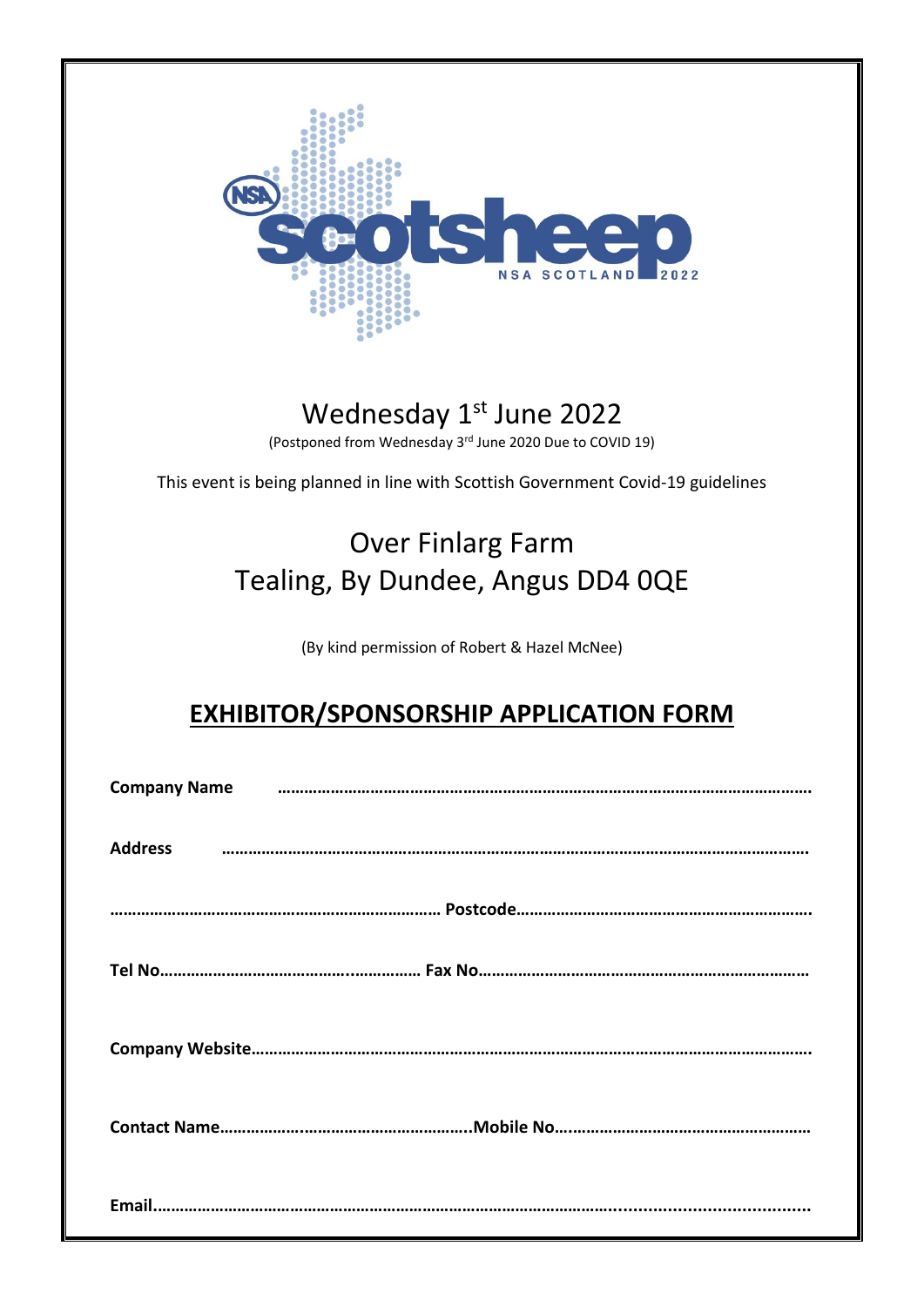|                 |                                                                                                             |                 | <b>FREE</b>    |             | <b>TICK</b> | <b>OFFICE</b> |
|-----------------|-------------------------------------------------------------------------------------------------------------|-----------------|----------------|-------------|-------------|---------------|
| <b>LOCATION</b> | <b>FRONTAGE</b>                                                                                             | <b>DEPTH</b>    | <b>PASSES</b>  | <b>COST</b> | <b>REQ</b>  | <b>USE</b>    |
|                 | <b>OUTDOOR TRADE STANDS - Grass</b>                                                                         |                 |                |             |             |               |
| <b>OUTDOOR</b>  | 5 METRES                                                                                                    | 5 METRES        | $\overline{2}$ | £277        |             |               |
| <b>OUTDOOR</b>  | <b>10 METRES</b>                                                                                            | 5 METRES        | 3              | £387        |             |               |
| <b>OUTDOOR</b>  | <b>10 METRES</b>                                                                                            | 10 METRES       | 3              | £450        |             |               |
| <b>OUTDOOR</b>  | <b>15 METRES</b>                                                                                            | 10 METRES       | 5              | £543        |             |               |
| <b>OUTDOOR</b>  | <b>METRES</b>                                                                                               | <b>METRES</b>   |                | f           |             |               |
|                 | <b>INDOOR TRADE STANDS - Cattle, Sheep Sheds &amp; Marquee</b>                                              |                 |                |             |             |               |
| <b>INDOOR</b>   | 3 METRES                                                                                                    | 3 METRES        | $\overline{2}$ | £300        |             |               |
| <b>INDOOR</b>   | 5 METRES                                                                                                    | <b>3 METRES</b> | 3              | £405        |             |               |
| <b>INDOOR</b>   | 6 METRES                                                                                                    | 3 METRES        | 3              | £450        |             |               |
|                 | <b>10 METRES</b>                                                                                            | 3 METRES        | 5              | £572        |             |               |
| <b>INDOOR</b>   |                                                                                                             | <b>METRES</b>   |                | f           |             |               |
| <b>INDOOR</b>   | <b>METRES</b><br>Larger Outdoor or indoor spaces are available. Contact Euan Emslie for further information |                 |                |             |             |               |

Any Notes/Comments/Requests regarding your application

| <b>ELECTRICAL SERVICES - FOR INDOOR STANDS ONLY</b>                                                                                                                                                                                                  |               |                   |                |                    |
|------------------------------------------------------------------------------------------------------------------------------------------------------------------------------------------------------------------------------------------------------|---------------|-------------------|----------------|--------------------|
| <b>Description of Fittings</b>                                                                                                                                                                                                                       |               | <b>Unit Price</b> | <b>Number</b>  | <b>Total Price</b> |
| Power Socket                                                                                                                                                                                                                                         | 13 amp Single | £100.00           |                |                    |
| Power Socket -                                                                                                                                                                                                                                       | 13 amp Twin   | £120.00           |                |                    |
|                                                                                                                                                                                                                                                      |               |                   | Total £        |                    |
| The above charges include cost of labour, erecting and dismantling, hire of fittings and<br>electricity consumed during the period of the event. It is important that you advise us of<br>electrical usage when booking requirements - Total wattage |               |                   |                |                    |
| No  Spot Lights No  Portable Computers No  Kettles                                                                                                                                                                                                   |               |                   |                | No                 |
| Water Boilers Other                                                                                                                                                                                                                                  |               |                   |                |                    |
| Three Phase, 415 volt, 50cycle AC or Single Phase, 240 volt, 50 cycle AC power for electrical                                                                                                                                                        |               |                   |                |                    |
| motors can be supplied. If you require this particular service please contact Euan Emslie and                                                                                                                                                        |               |                   |                |                    |
| he will advise you of the charges.                                                                                                                                                                                                                   |               |                   |                |                    |
| <b>FURNITURE &amp; FLOWERS</b>                                                                                                                                                                                                                       |               | <b>Unit Price</b> | <b>Number</b>  | <b>Total Price</b> |
| <b>Plastic Patio Chairs</b>                                                                                                                                                                                                                          |               | £6.00             |                |                    |
| 3' Round Tables                                                                                                                                                                                                                                      |               | £12.00            |                |                    |
| <b>Trestle Table</b>                                                                                                                                                                                                                                 |               | £12.00            |                |                    |
| Part Round Wooden Counters - With Shelf                                                                                                                                                                                                              |               | £58.00            |                |                    |
|                                                                                                                                                                                                                                                      |               |                   | <b>Total £</b> |                    |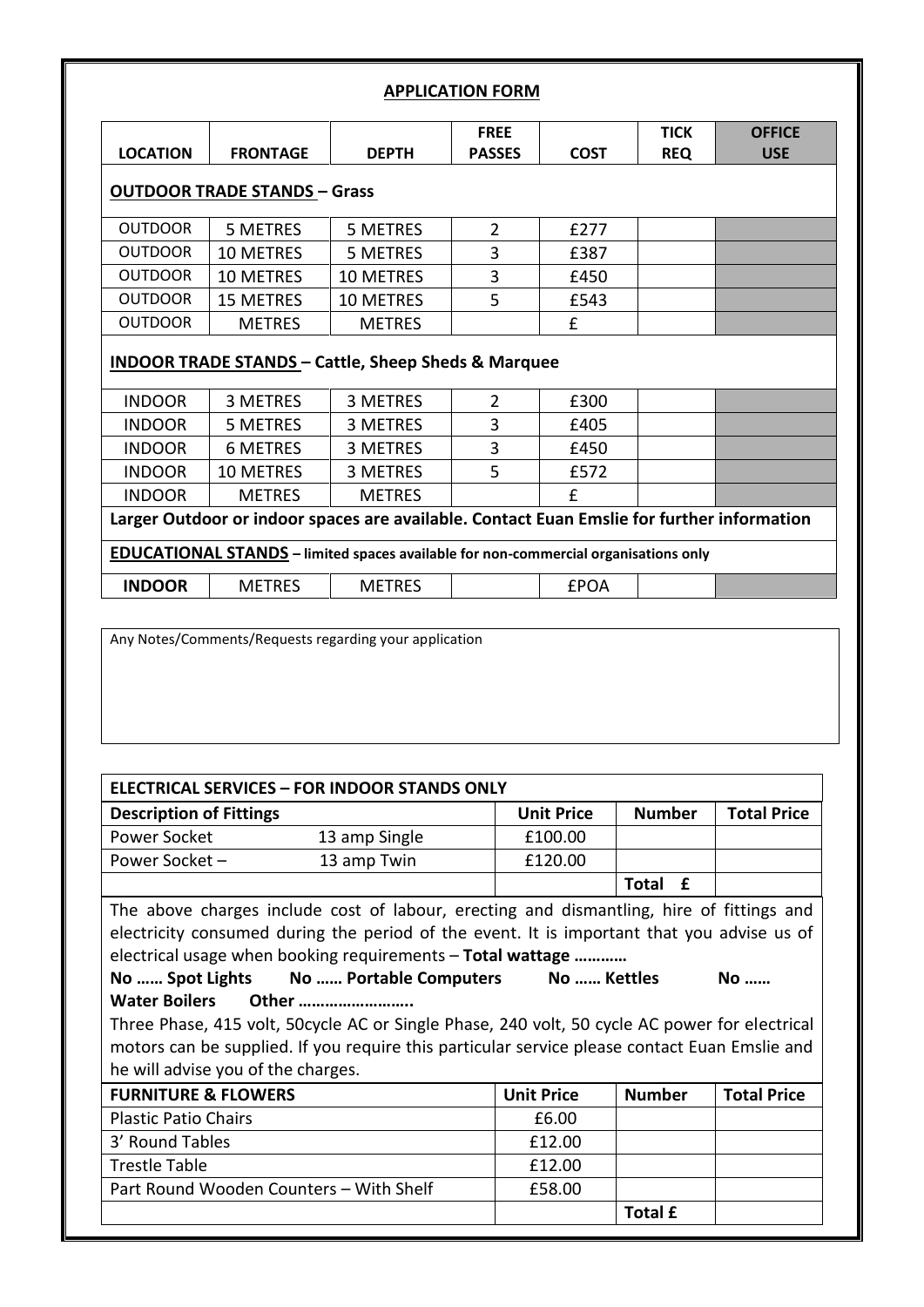**MODULAR UNIT –** You may enclose a diagram of how you want the walls of your unit constructing.

The modular units will be constructed by Scotpanel Display Ltd and will consist of 1m wide x 2.44 high panels; pre finished grey hessian material, which is Velcro compatible.

| Frontage | Depth | <b>Stand Size</b> | Cost per $m2$             | <b>Total Price</b> |
|----------|-------|-------------------|---------------------------|--------------------|
| m        | m     | m٬                | $X$ £12.00 m <sup>2</sup> | -                  |

**CARPET –** Carpet can be supplied to any stand at a cost of £2.80 per square metre of stand space booked.

| Frontage | Depth | <b>Stand Size</b> | Cost per $m2$ | <b>Total Price</b> |
|----------|-------|-------------------|---------------|--------------------|
| m        | m     | m٤                | £2.80 $m2$    | -                  |

**I wish to apply for stand space and services as indicated above subject to the terms and conditions affecting NSA Scotsheep 2022.**

**Signed………………………….…………………… Date……………………………..**

|                                | £ | P | <b>Closing date for applications</b>  |
|--------------------------------|---|---|---------------------------------------|
| <b>COST OF STAND</b>           |   |   | Friday 25 <sup>th</sup> February 2022 |
| <b>SPONSORSHIP</b>             |   |   | Return to $-$                         |
| <b>BANNER SPACE@ £40</b>       |   |   | <b>Euan Emslie</b>                    |
| <b>ELECTRICAL SUPPLY</b>       |   |   | <b>NSA Scotsheep</b>                  |
| <b>FURNITURE &amp; FLOWERS</b> |   |   | 3 Briar Close, Newport                |
| <b>MODULAR UNIT</b>            |   |   | Brough, East Yorkshire,               |
| <b>CARPET</b>                  |   |   | <b>HU15 2QY</b>                       |
| <b>EXTRA PASSES £25 FOR 3</b>  |   |   | Email:                                |
| <b>SUB TOTAL</b>               |   |   | Euanemslie053@gmail.com               |
| VAT @ 20%                      |   |   | Tel:                                  |
| <b>TOTAL COST</b>              |   |   | 07729 346135                          |
|                                |   |   |                                       |

**Completed application forms can be posted or emailed to Euan Emslie. On receipt a confirmation of your booking will be emailed to you along with an invoice. Payment of the invoice can be made by BACS or cheque made payable to NSA Scotsheep.**

**GDPR: The details you have provided on this form will be used to contact you with regards to your stand and/or sponsorship at the event. Your details will also be displayed on the event website and printed event brochure. Your details will not be shared with third parties outside of the event organisers. Your details will be held for up to two years so that you can be contacted about future events and opportunities.**

**Trade & Educational stands terms and conditions are available on our website [www.nsascotland.org](http://www.nsascotland.org/)**